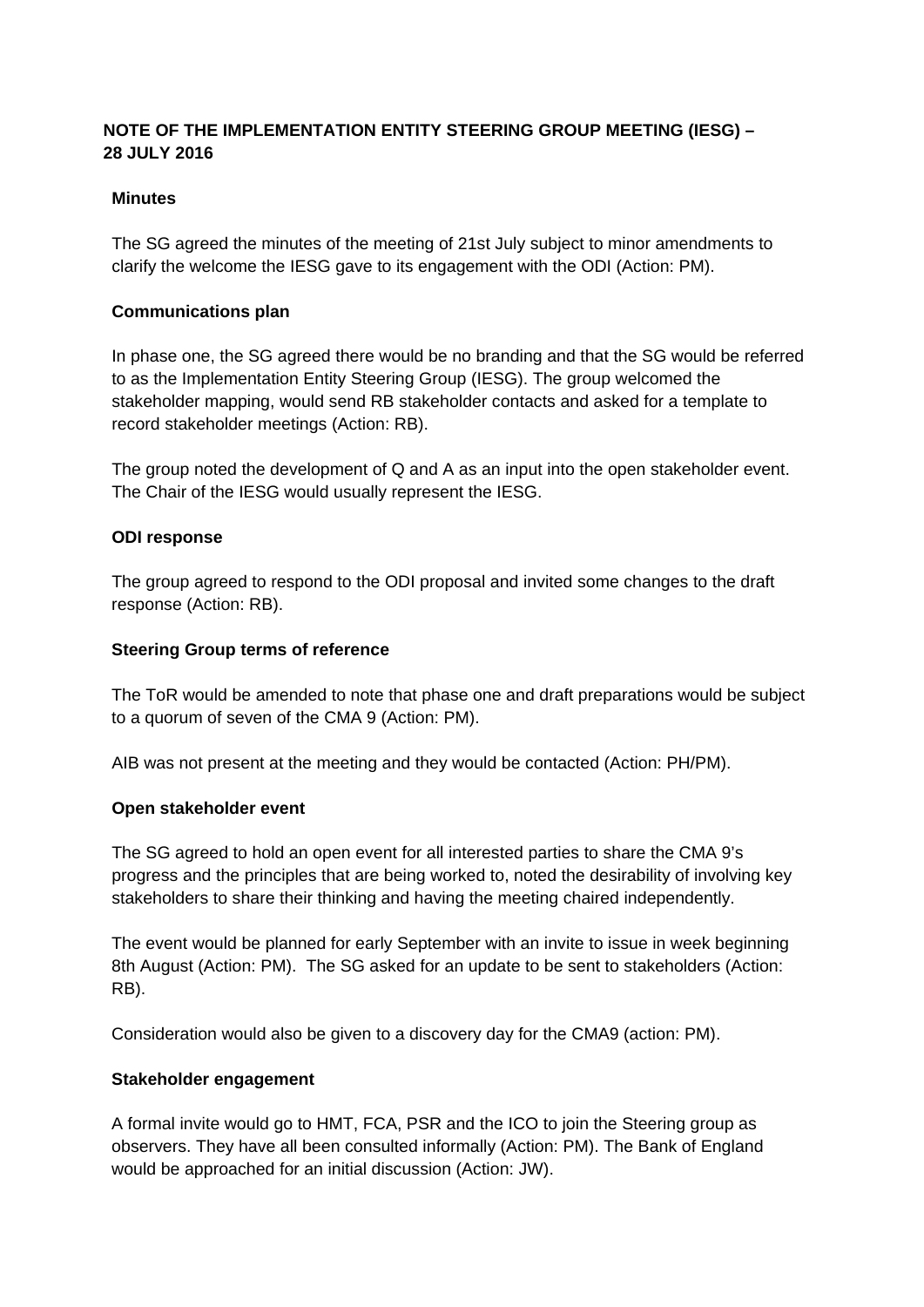The SG agreed the draft terms of reference for the Advisory Group and asked for a note on the options for supporting the AG and agreeing the representation from the AG to the Steering Group (Action: PM).

## **Interim Programme Director**

The SG agreed to recruit an interim Programme Director to support the IE (Action: JW). Any proposals should be checked for conflicts of interest.

## **CMA pack**

The group agreed the draft terms of reference for the Advisory Group (AG) subject to removing references to named third parties as potential members (and amendments to the entity diagram) and asked for the development of a draft papers on composition, funding, governance and project plan that would meet the requirements of the CMA remedy relating to the IE for discussion on  $18<sup>th</sup>$  August. This pack could be used to inform discussions at the open meeting (Action: PM)

## **Technical workshop**

A technical group, made up of representatives of the CMA9, had met earlier for the second time to undertake draft scoping of the delivery of the remedies. They saw 3 main blocks of work: data, infrastructure and governance taking place under an overarching programme structure. There could be a work flow for determining the draft data frameworks, including defining scope and then data points, agreeing it with the CMA, reviewing the legal issues, developing use cases and involvement of stakeholders to shape the framework's development. The group suggested taking the reference data set and beginning to develop the data catalogue.

The SG noted the group's work and suggested that it should be written up and included in the CMA pack (Action: PM).

| <b>Name</b>           | Organisation    |         |
|-----------------------|-----------------|---------|
| Paul Horlock (Chair)  | Nationwide      |         |
| <b>Helen White</b>    | Danske          |         |
| Andy Hamilton         | <b>RBS</b>      | Dial-in |
| <b>Graeme Donald</b>  | <b>LBG</b>      |         |
| Daniel Ehreich        | Bol             |         |
| <b>Esme Harwood</b>   | <b>Barclays</b> |         |
| Steven Bisoffi        | Nationwide      |         |
| Stephen Wright        | <b>RBS</b>      |         |
| <b>Robert White</b>   | Santander       |         |
| <b>Walter McCahon</b> | <b>BBA</b>      |         |
| <b>Richard Rous</b>   | <b>LBG</b>      |         |
| John Blanchfield      | <b>HSBC</b>     |         |
| James Whittle         | Payments UK     |         |

**Attendees**